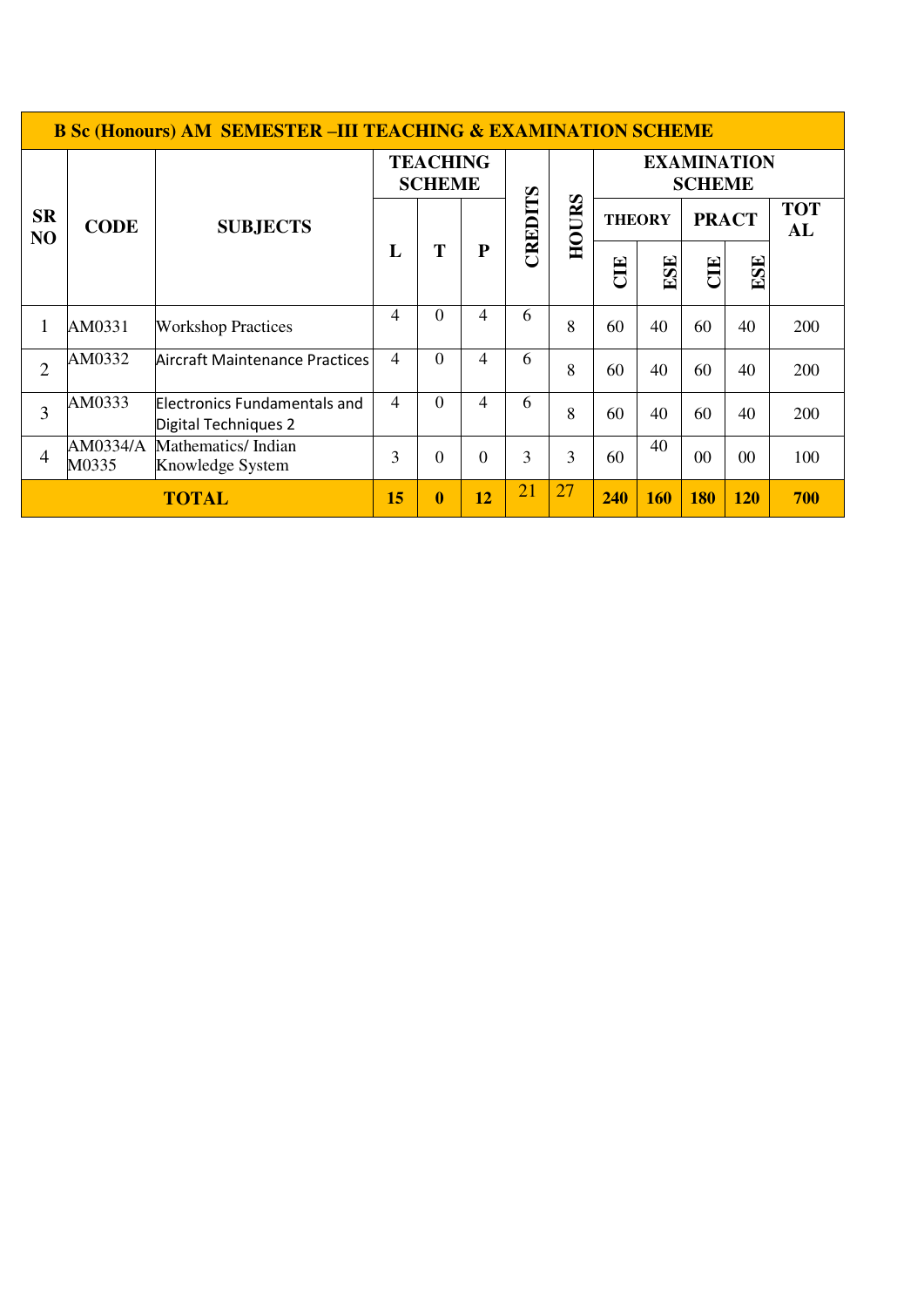| <b>Subject: Workshop Practices</b> |                        |                  |                |                   |                                             |               |                   |              |
|------------------------------------|------------------------|------------------|----------------|-------------------|---------------------------------------------|---------------|-------------------|--------------|
| Program: B Sc (Honours) AM         |                        |                  |                |                   | <b>Subject Code:AM0331</b><br>Semester: III |               |                   |              |
|                                    |                        |                  |                |                   |                                             |               |                   |              |
|                                    | <b>Teaching Scheme</b> |                  |                |                   | <b>Examination Evaluation Scheme</b>        |               |                   |              |
|                                    |                        |                  |                | <b>University</b> | <b>University</b>                           | Continuou     | Continuou         | <b>Total</b> |
|                                    |                        |                  |                | <b>Theory</b>     | <b>Practical</b>                            | s Internal    | s Internal        |              |
|                                    |                        |                  |                | Examinatio        | Examinatio                                  | Evaluation    | <b>Evaluation</b> |              |
|                                    | <b>Tutorial</b>        | <b>Practical</b> | <b>Credits</b> | n                 | n                                           | $(CIE)$ -     | $(CIE)$ -         |              |
| Lecture                            |                        |                  |                |                   |                                             | <b>Theory</b> | <b>Practical</b>  |              |
| 4                                  | 0                      | 4                | 6              | 24/60             | 24/60                                       | 24/60         | 16/40             | 200          |

### **Course Objectives**

- 1. Safety & precaution to be taken while working in the machine shop.
- 2. Study about material handling.
- 3. Study about various types of gears & usage of inspection.
- 4. Study about various type of welding techniques.
- 5. Various types of measurement.
- 6. Study about hoses & pipes.

### **Course outcomes:**

CO 1: Describe various Human performance and limitations.

[BT-2]

CO 2: Analyze various factors related with Social Psychology.

[BT-4]

CO 3: Justify factors affecting the performance in work place or area.

[BT-5]

- CO 4: Explain human error models and theories. [BT-2]
- CO 5: Define 'Murphy's' law. [BT-1]
- CO 6: List Human Error in the Maintenance Environment. [BT-1]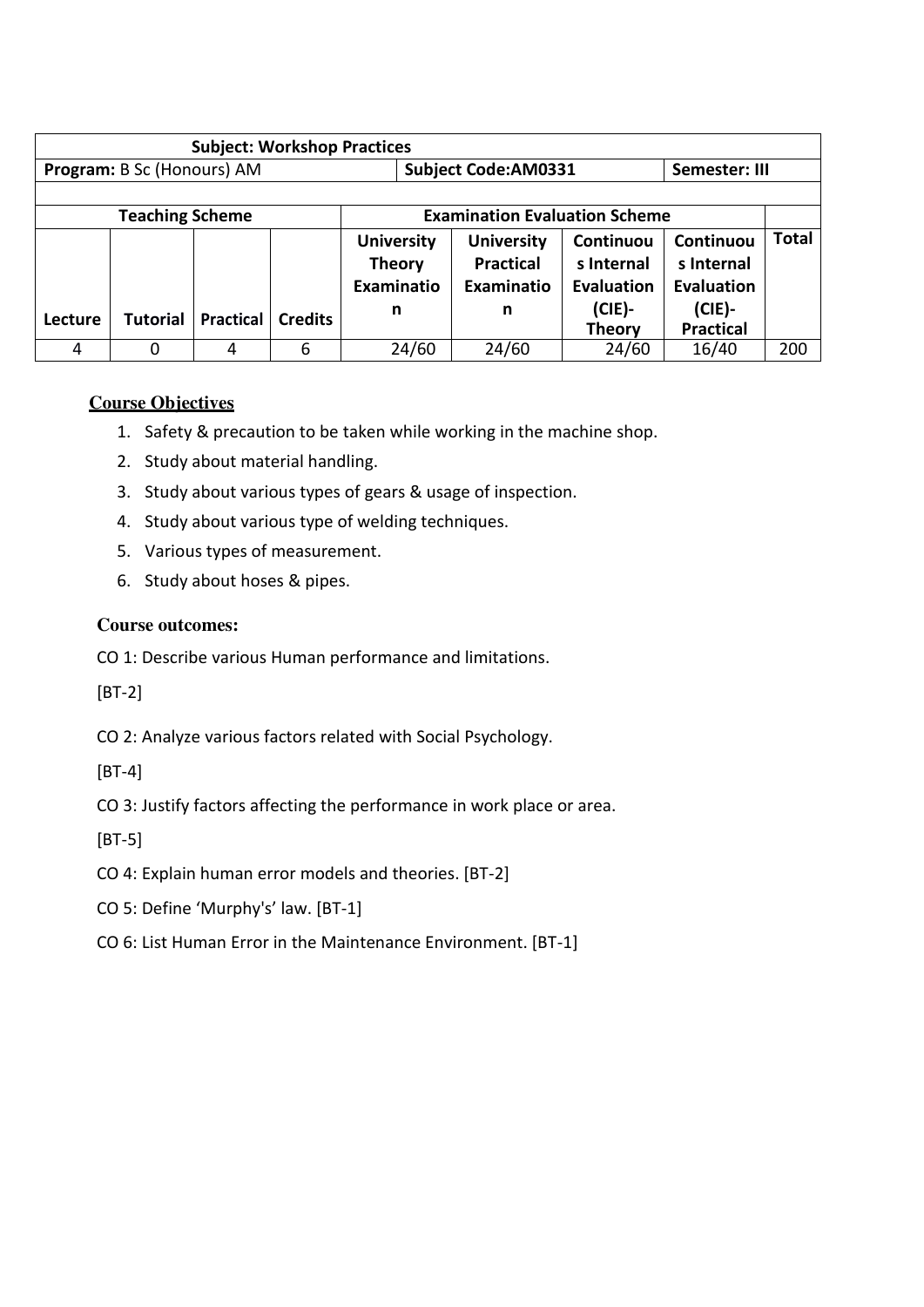| <b>Course Content:</b> |                                                                                                                                                                                                                                                                                                                                          |         |
|------------------------|------------------------------------------------------------------------------------------------------------------------------------------------------------------------------------------------------------------------------------------------------------------------------------------------------------------------------------------|---------|
| Unit 1                 | Safety & Precautions to be taken while working in the Machine shop.<br>Various type of aids to be used while working on machines. Basic                                                                                                                                                                                                  | 15 Hrs. |
|                        | Machining.                                                                                                                                                                                                                                                                                                                               |         |
|                        | Material handling - Sheet Metal                                                                                                                                                                                                                                                                                                          |         |
|                        | Marking out and calculation of bend allowance; Sheet metal working,<br>including                                                                                                                                                                                                                                                         |         |
|                        | bending and forming; Inspection of sheet metal work.                                                                                                                                                                                                                                                                                     |         |
| Unit 2                 | Various types of gears and usage and inspection.                                                                                                                                                                                                                                                                                         | 15 Hrs. |
|                        | Various Hand tools for working on bench . Drills and drilling procedures.<br>Simple Turning and Taper turning.<br>Various types of measuring and layout tools.                                                                                                                                                                           |         |
|                        | Welding Techniques: Preparation of arc welding of butt joints, lap joints<br>and tee<br>joints. Gas welding practice.                                                                                                                                                                                                                    |         |
| Unit $3$               | <b>Metric Measurement</b><br>Various forms of Surface Finish and Surface measurement<br>Various forms of Heat Treatment & Testing of Materials<br>Various forms of Taps & Dies.<br>(a) Smithy operations, upsetting, swaging, setting down and bending<br>(b) Foundry operations like mould preparation for gear and step cone<br>pulley | 15 Hrs. |
| Unit 4                 | <b>Hoses and Pipes</b><br>Pneumatic, Hydraulic pipes and end fitting identification, pipe bending<br>and<br>flaring, pipe inspection.                                                                                                                                                                                                    | 15 Hrs. |
|                        | Types of hoses, identification, hose end fittings, house routing and<br>inspection.                                                                                                                                                                                                                                                      |         |

# **Reference Books**

- 1. Workshop technology By: K.P. Roy , A.K. HAJRA CHOWDHARY 2000 edition;
- 2. Shop Theory By: James Anderson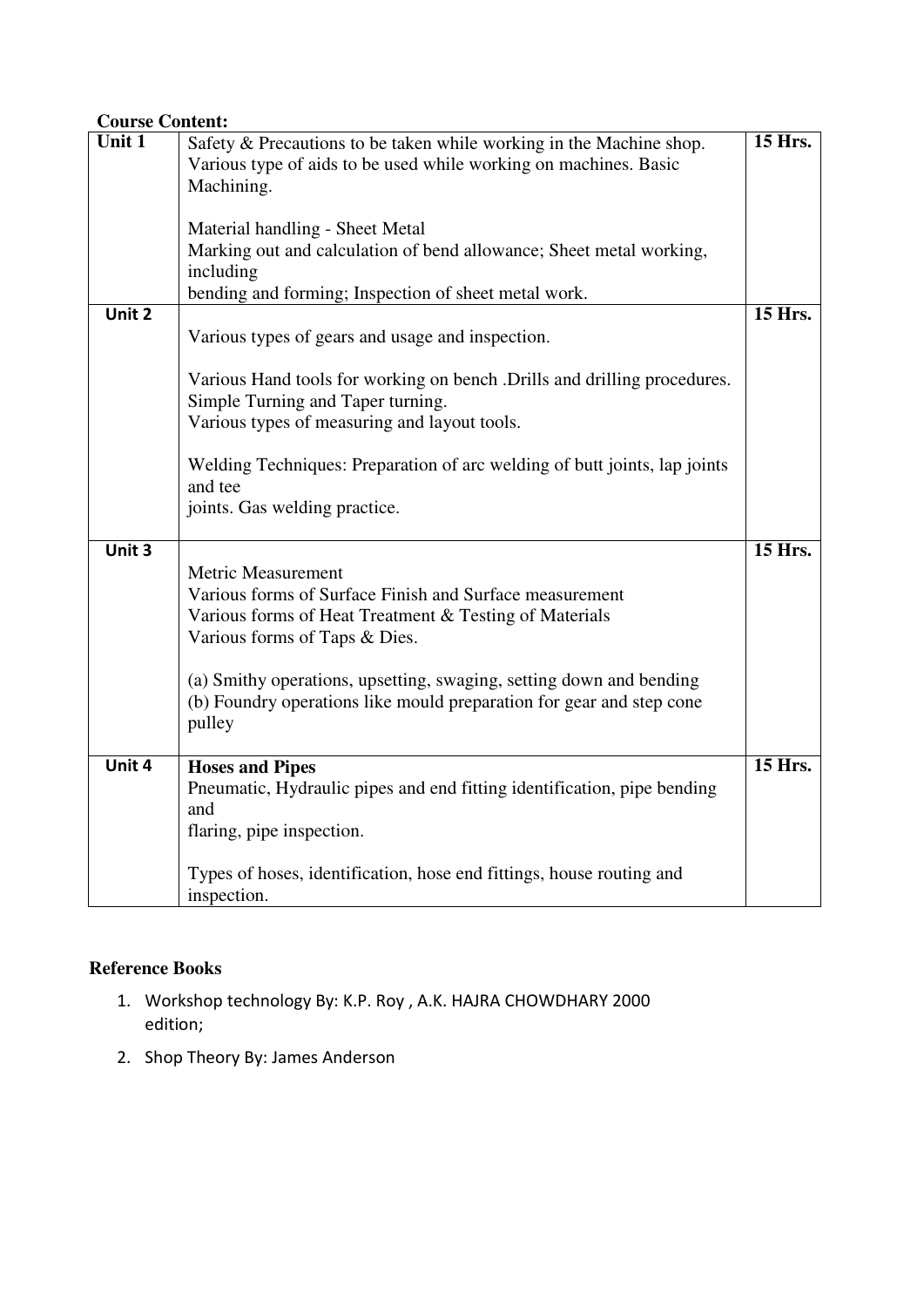## **List of Practical :**

| 1 | Sheet metal marking, cutting, sheet metal structural defects                            | $\overline{4}$ |
|---|-----------------------------------------------------------------------------------------|----------------|
| 2 | Practice of 1st model. Butt Joint and inspect                                           | 4              |
| 3 | Practice of 2nd model. Lap Joint and inspect                                            | $\overline{4}$ |
| 4 | Practice of 3rd model. V-Joint and inspect                                              | $\overline{4}$ |
| 5 | Practice of 3rd model. T-Joint and inspect                                              | 4              |
| 6 | Demonstration of 1st model - Dovetail                                                   | $\overline{4}$ |
| 7 | Demonstration of 2nd model-Radius Gauge                                                 | 4              |
| 8 | Inspection of various welded samples with / without<br>defects and record 4 observation |                |
| 9 | Soldering Exercises, inspection and defects                                             |                |
|   |                                                                                         |                |

- Cable splicing and swaging
- Pipe bending and inspection of pipe assembly
- Taps and Dies, thread cutting and inspection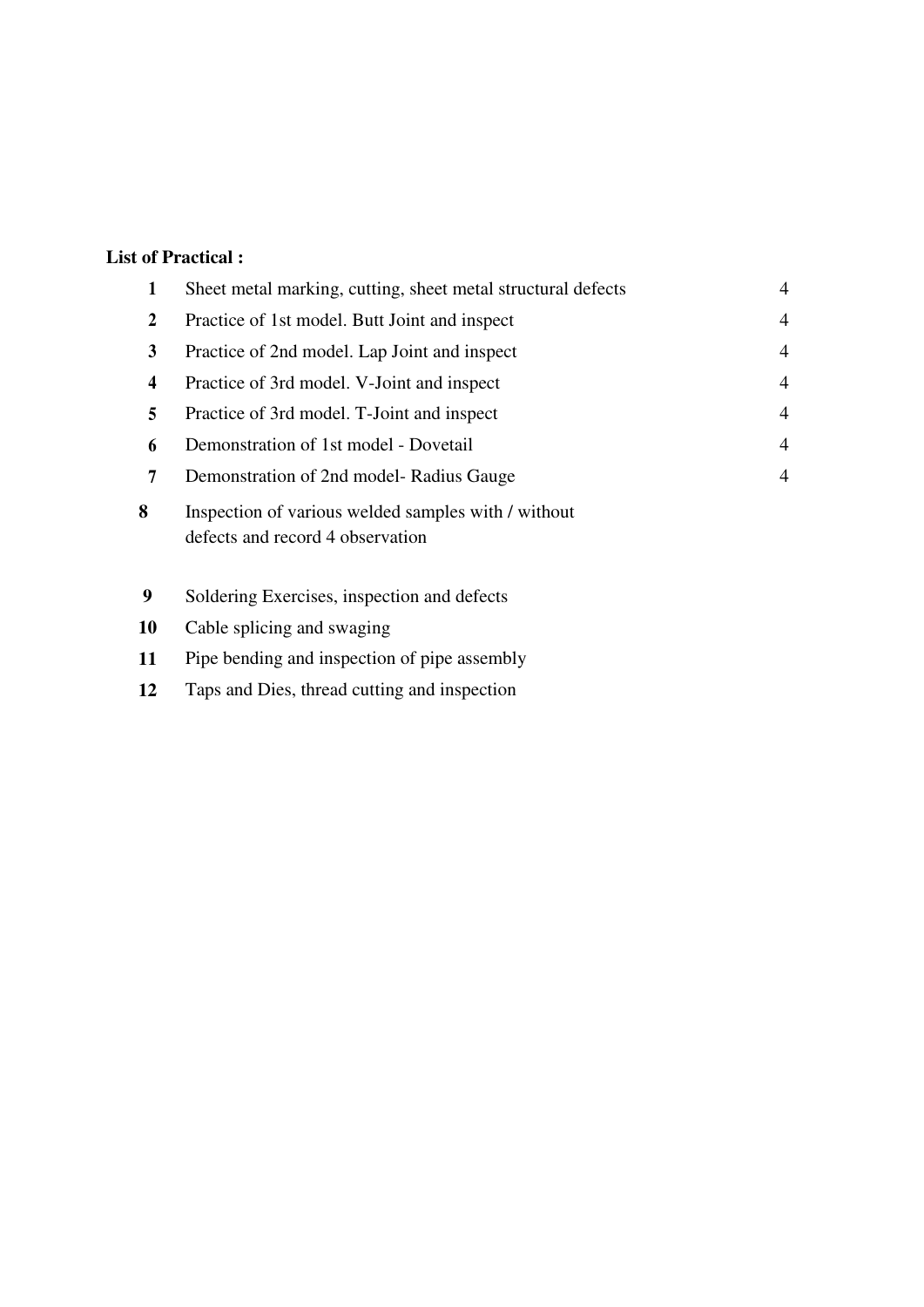| <b>Subject: Aircraft Maintenance Practices</b> |                                                                |                  |                |                                                          |                                                             |                                                                                         |                                                                                            |              |  |
|------------------------------------------------|----------------------------------------------------------------|------------------|----------------|----------------------------------------------------------|-------------------------------------------------------------|-----------------------------------------------------------------------------------------|--------------------------------------------------------------------------------------------|--------------|--|
| Program: B Sc (Honours) AM                     |                                                                |                  |                |                                                          | Subject Code: AM0332<br>Semester: III                       |                                                                                         |                                                                                            |              |  |
|                                                |                                                                |                  |                |                                                          |                                                             |                                                                                         |                                                                                            |              |  |
|                                                | <b>Examination Evaluation Scheme</b><br><b>Teaching Scheme</b> |                  |                |                                                          |                                                             |                                                                                         |                                                                                            |              |  |
| Lecture                                        | <b>Tutorial</b>                                                | <b>Practical</b> | <b>Credits</b> | <b>University</b><br><b>Theory</b><br><b>Examination</b> | <b>University</b><br><b>Practical</b><br><b>Examination</b> | <b>Continuous</b><br><b>Internal</b><br><b>Evaluation</b><br>$(CIE)$ -<br><b>Theory</b> | <b>Continuous</b><br><b>Internal</b><br><b>Evaluation</b><br>$(CIE)$ -<br><b>Practical</b> | <b>Total</b> |  |
| 4                                              | 0                                                              | 4                | 6              | 16/40                                                    | 16/40                                                       | 24/60                                                                                   | 24/60                                                                                      | 200          |  |

### **Course Objective :**

- 1. Study about safety precautions in aircraft and workshop.
- 2. Study about fits and clearances & corrosion.
- 3. Study about welding, brazing, soldering and bonding.
- 4. Study about inspection repair and assembly & disassembly, technique
- 5. Study about maintenance procedures for aircraft.
- 6. Study about gear types and their application.
- 7. Study about different types of pipes and unions, pipes and hoses.

#### **Course Outcomes :**

- CO 1: State safety precautions taken in workshop and at Aircraft while working. [BT- 1]
- CO 2: Demonstrate calibration of tools and equipment. [BT-3]
- CO 3: Determine operation and use of precision measuring tools. [BT-3]

CO 4: Identifying title block information; Microfilm, microfiche and computerized presentations. [BT-1]

CO 5: Explain Air Transport Association (ATA) of America; Aeronautical and other applicable standards. [BT-2]

CO 6: Categorize different types of welding, brazing and soldering methods. [BT-4]

#### **Course Content:**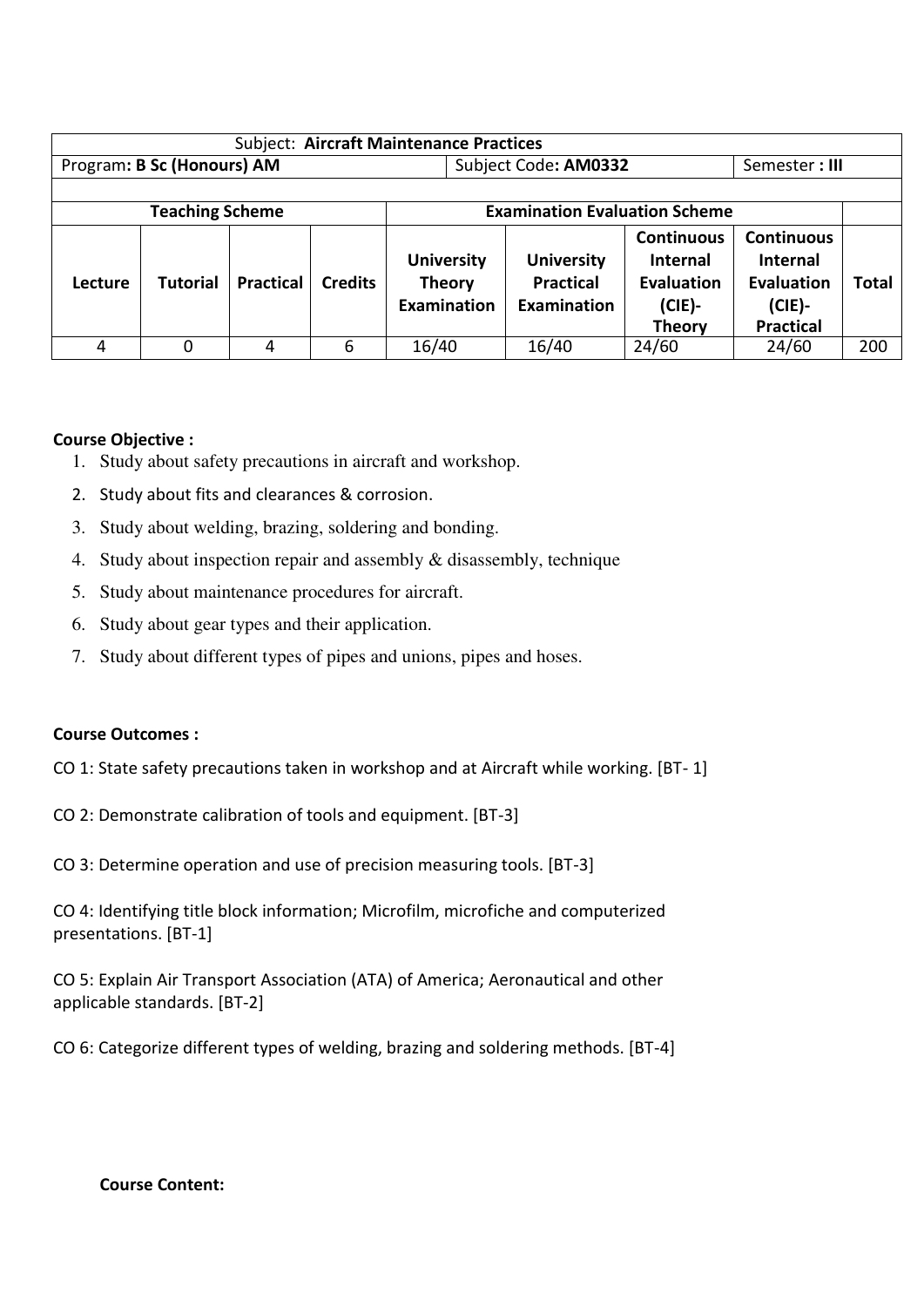| Unit 1 | <b>Safety Precautions-Aircraft and Workshop</b>                                 | <b>17 Hrs.</b> |
|--------|---------------------------------------------------------------------------------|----------------|
|        | Aspects of safe working practices including precautions to take when            |                |
|        | working with                                                                    |                |
|        | electricity, gases especially oxygen, oils and chemicals; Instructions on the   |                |
|        | remedial action to be taken in the event of a fire or another accident with one |                |
|        | <sub>or</sub>                                                                   |                |
|        | more of these hazards including knowledge on extinguishing agents.              |                |
|        | <b>Workshop Practices</b>                                                       |                |
|        | Care of tools, control of tools, use of workshop materials; Dimensions,         |                |
|        | allowances                                                                      |                |
|        | and tolerances, standards of workmanship; Calibration of tools and              |                |
|        | equipment,                                                                      |                |
|        | calibration standards.                                                          |                |
|        | <b>Tools</b>                                                                    |                |
|        | Common hand tool types; Common power tool types; Operation and use of           |                |
|        | precision measuring tools; Lubrication equipment and methods.                   |                |
|        | Operation,                                                                      |                |
|        | function and use of electrical general test equipment;                          |                |
|        | <b>Engineering Drawings, Diagrams and Standards</b>                             |                |
|        | Drawing types and diagrams, their symbols, dimensions, tolerances<br>and        |                |
|        | projections;                                                                    |                |
|        | Identifying title block information; Microfilm, microfiche and<br>computerized  |                |
|        | presentations;                                                                  |                |
|        | Specification 100 of the Air Transport Association (ATA) of America;            |                |
|        | Aeronautical                                                                    |                |
|        | and other applicable standards including ISO, AN, MS, NAS and MIL;              |                |
|        | Wiring                                                                          |                |
|        | diagrams and schematic diagrams.                                                |                |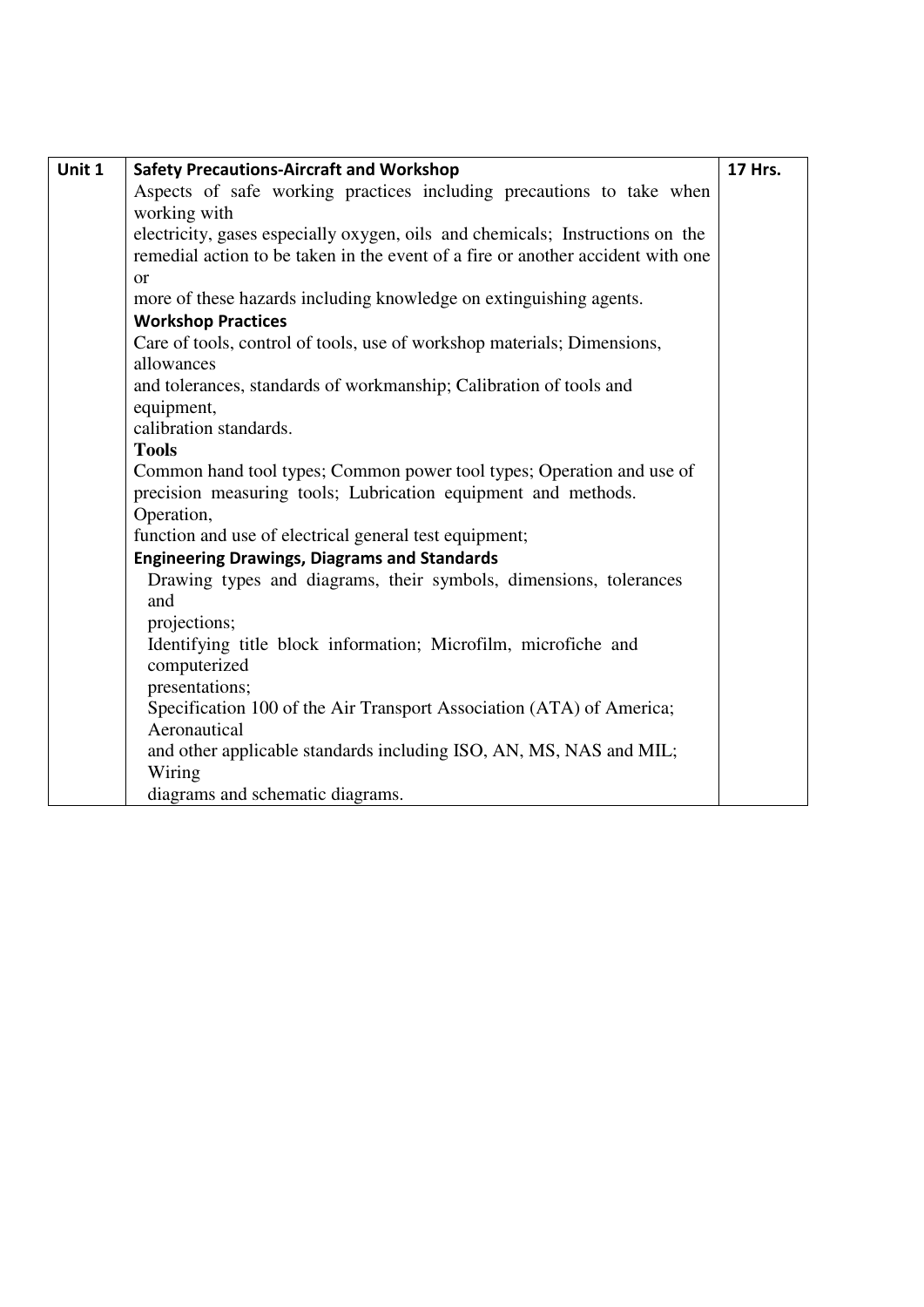| Unit 2 | <b>Fits and Clearances</b>                                                                                                               | <b>17 Hrs.</b> |
|--------|------------------------------------------------------------------------------------------------------------------------------------------|----------------|
|        | Drill sizes for bolt holes, classes of fits; Common system of fits and                                                                   |                |
|        | clearances; Schedule of fits and clearances for aircraft and engines; Limits                                                             |                |
|        | for bow, twist and wear; Standard methods for checking shafts, bearings                                                                  |                |
|        | and other parts.                                                                                                                         |                |
|        | <b>Corrosion</b>                                                                                                                         |                |
|        | (a) Chemical fundamentals; Formation by, galvanic action process,                                                                        |                |
|        | microbiological,                                                                                                                         |                |
|        | (b) Types of corrosion and their identification; Causes of corrosion;                                                                    |                |
|        | Material types, susceptibility to corrosion.                                                                                             |                |
|        | <b>Welding, Brazing, Soldering and Bonding</b>                                                                                           |                |
|        | (a) Soldering methods; inspection of soldered joints.                                                                                    |                |
|        | (b) Welding and brazing methods; Inspection of welded and brazed joints;                                                                 |                |
|        | Bonding methods and inspection of bonded joints.                                                                                         |                |
|        | Disassembly, Inspection, Repair and Assembly Techniques                                                                                  |                |
|        | (a) Types of defects and visual inspection techniques. Corrosion                                                                         |                |
|        | removal, assessment and re-protection.                                                                                                   |                |
|        | (b) General repair methods, Structural Repair Manual; Ageing, fatigue and                                                                |                |
|        | corrosion control programs;                                                                                                              |                |
|        | (c) Non-destructive inspection techniques including, penetrant                                                                           |                |
|        | radiographic, eddy current, ultrasonic and borescope methods.                                                                            |                |
|        | (d) Disassembly and re-assembly techniques.                                                                                              |                |
|        |                                                                                                                                          |                |
|        | (e) Trouble shooting techniques                                                                                                          |                |
| Unit 3 | <b>Maintenance Procedures</b>                                                                                                            | <b>17 Hrs.</b> |
|        | Maintenance planning; Modification procedures; Stores procedures;                                                                        |                |
|        | Certification/release procedures; Interface with aircraft<br>operation;                                                                  |                |
|        | Maintenance Inspection/Quality Control/Quality Assurance; Additional                                                                     |                |
|        | maintenance procedures; Control of life limited components                                                                               |                |
|        | <b>Bearings</b>                                                                                                                          |                |
|        | Purpose of bearings, loads, material, construction; Types of bearings and                                                                |                |
|        | their application. Testing, cleaning and inspection of bearings; Lubrication                                                             |                |
|        | requirements of bearings; Defects in bearings and their causes.                                                                          |                |
|        | <b>Transmissions</b>                                                                                                                     |                |
|        | Gear types and their application; Gear ratios, reduction and multiplication                                                              |                |
|        | gear systems, driven and driving gears, idler gears, mesh patterns; Belts and                                                            |                |
|        | pulleys, chains and sprockets. Inspection of gears, backlash; Inspection of                                                              |                |
|        | belts and pulleys, chains and sprockets; Inspection of screw jacks, lever                                                                |                |
|        | devices, push-pull rod systems.                                                                                                          |                |
|        | <b>Control Cables</b>                                                                                                                    |                |
|        | Types of cables; End fittings, turnbuckles and compensation devices;                                                                     |                |
|        | Pulleys and cable system components; Bowden cables; Aircraft flexible                                                                    |                |
|        | control systems. Swaging of end fittings; Inspection and testing of control<br>cables; Bowden cables; aircraft flexible control systems. |                |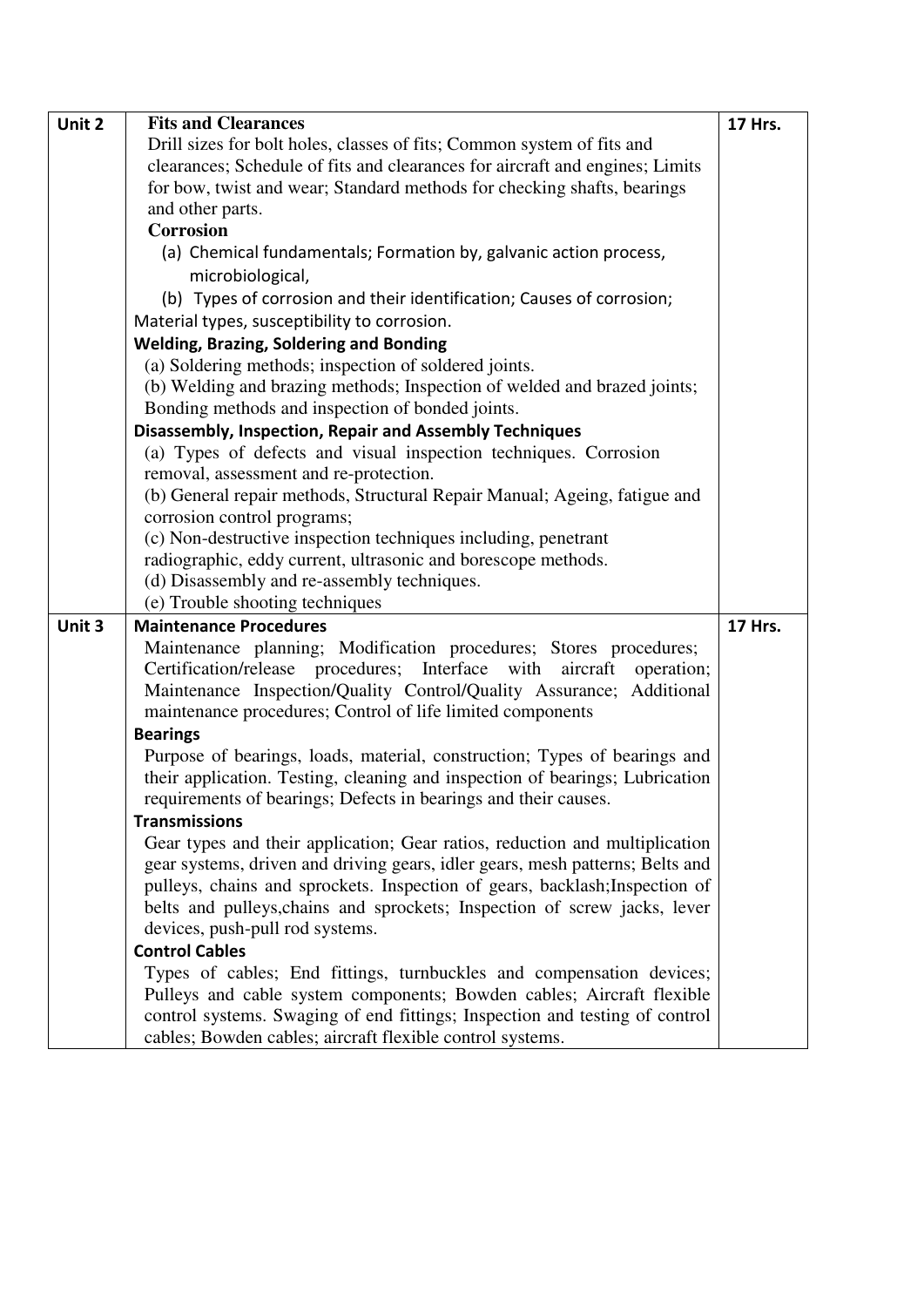| Unit 4 | <b>Pipes and Unions</b>                                                                                                                | 09 Hrs. |
|--------|----------------------------------------------------------------------------------------------------------------------------------------|---------|
|        | (a) Identification of, and types of rigid and flexible pipes and their<br>connectors used in aircraft;                                 |         |
|        | (b) Standard unions for aircraft hydraulic, fuel, oil, pneumatic and air<br>system pipes.                                              |         |
|        | <b>Pipes and Hoses</b>                                                                                                                 |         |
|        | Bending and belling/flaring aircraft pipes; Inspection and testing of aircraft<br>pipes and hoses; Installation and clamping of pipes. |         |
|        | <b>Springs</b>                                                                                                                         |         |
|        | Types of springs, materials, characteristics and applications. Inspection and                                                          |         |
|        | testing                                                                                                                                |         |
|        | of springs.                                                                                                                            |         |

### **Reference Books:**

Airframe and Powerplant Mechanics (AC 65-15A)-Airframe Hand Book FAA Civil Aircraft Inspection Procedure (CAP 459) Part II Aircraft Aircraft Maintenance and Repair By Kroes, Watkin and Delph Acceptable Methods, Techniques and practices (FAA)-EA-AC 43.13-1 A&2A Aviation Maintenance Technician Hand book by FAA

#### **Aircraft Maintenance Practice ( Practical)**

Draw different projections of a given object – Three View Diagram simple object,

structural member, and joints

- 2 Fit and remove thread inserts. Use of precision measuring instruments, selection, handling of instruments
- 3 and marking

1

4 Removal and installation of hydraulic system pressurized / unpressurized components – safety, handling precautions, selection of appropriate tools and manuals. Use zonal numbers to record location. Use parts catalog & component location manual to locate components. Identify pipes and hoses

5 Removal and installation of pneumatic system pressurized / unpressurized components – safety, handling precautions, selection of appropriate tools and manuals. Use zonal numbers to record location. Use parts catalog  $\&$  component location manual to locate components. Identify pipes and hoses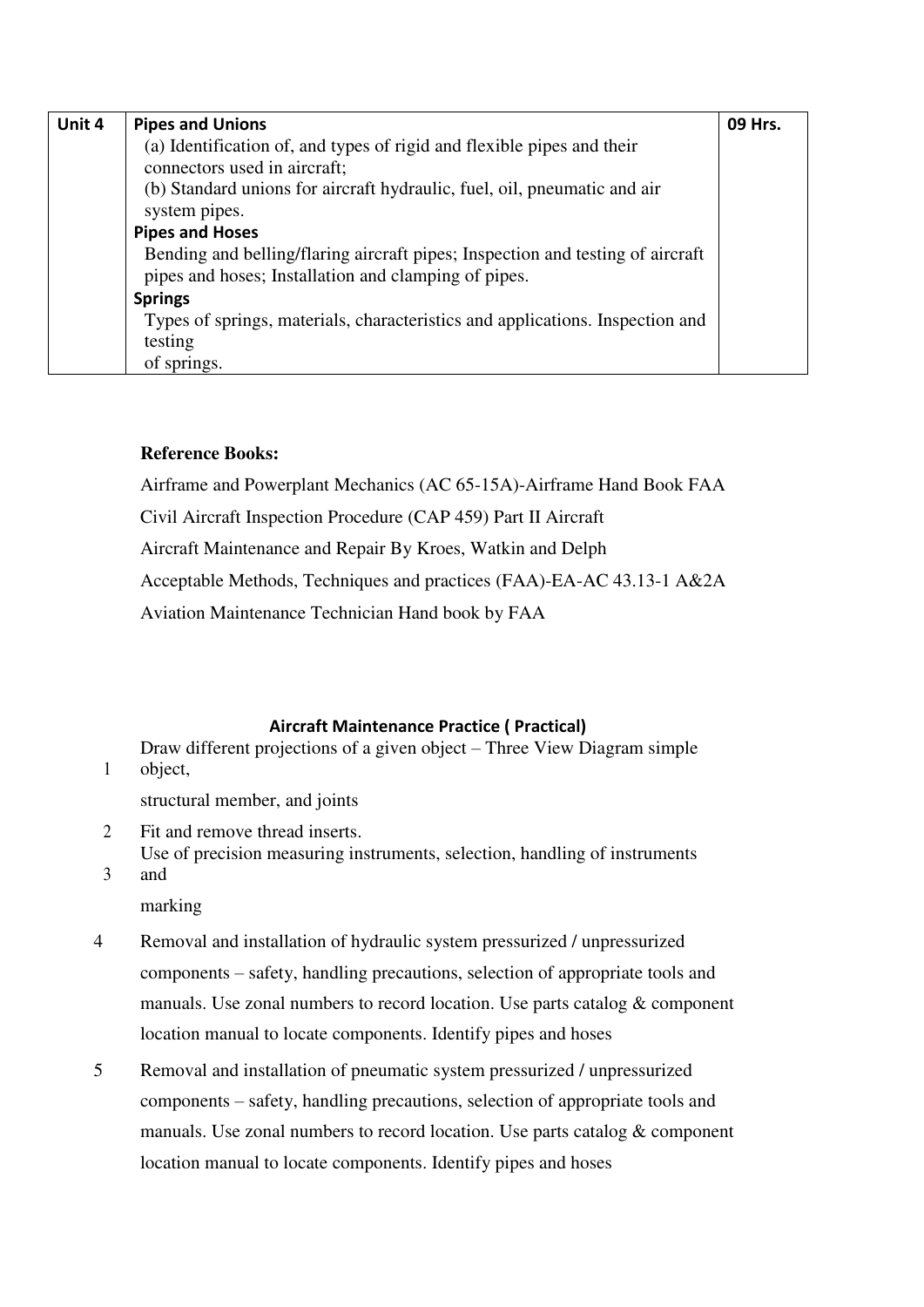6 Removal and installation of oxygen system components – safety, handling precautions, selection of appropriate tools and manuals. Use zonal numbers to record location. Use parts catalog & component location manual to locate components. Identify pipes and hoses

Visual inspection

7 of various types of surface defects of aircraft structure using simple aids like magnifying glass, light and mirror. Use zonal and station numbers

to record defect location Visual inspection

8 of various types of surface defects of aircraft structure and system components like bearings, gears, chain, pulley, spring and cables using

simple aids like magnifying glass, light and mirror and record defects. Selection and use of lubrication technique of bearings, flight / engine /

9 propeller

controls and undercarriages. Identifying lubricants.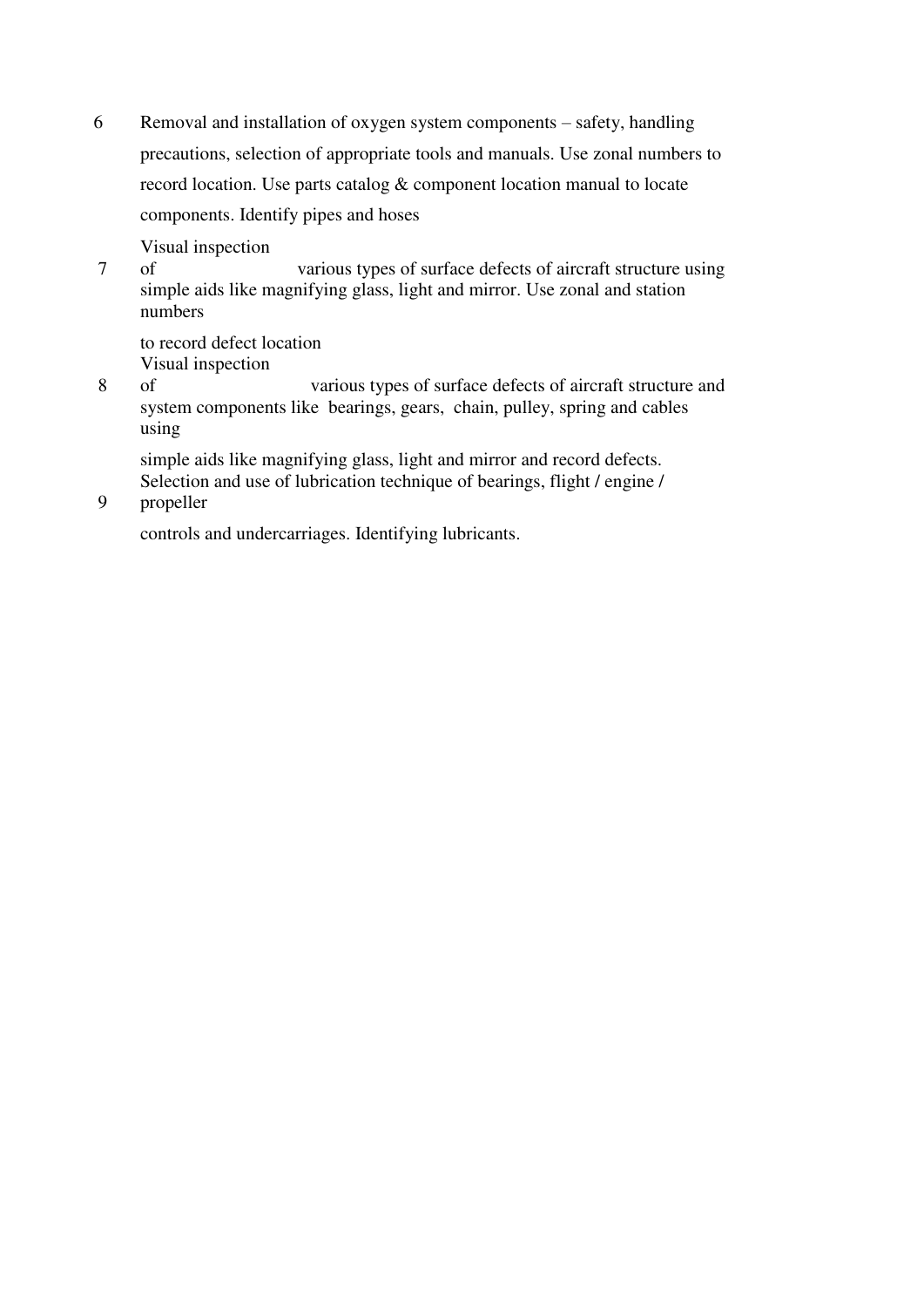| Subject: Electronic Fundamentals & Digital Techniques 2 |                 |                        |                |                                                          |                                                      |                                                                                  |                                                                                     |                  |
|---------------------------------------------------------|-----------------|------------------------|----------------|----------------------------------------------------------|------------------------------------------------------|----------------------------------------------------------------------------------|-------------------------------------------------------------------------------------|------------------|
| Program: B Sc (Honours) AM                              |                 |                        |                |                                                          | Subject Code: AM0333<br>Semester: III                |                                                                                  |                                                                                     |                  |
|                                                         |                 |                        |                |                                                          |                                                      |                                                                                  |                                                                                     |                  |
|                                                         |                 | <b>Teaching Scheme</b> |                |                                                          | <b>Examination Evaluation Scheme</b>                 |                                                                                  |                                                                                     |                  |
| Lectu<br>re                                             | <b>Tutorial</b> | <b>Practical</b>       | <b>Credits</b> | <b>University</b><br><b>Theory</b><br><b>Examination</b> | <b>University</b><br><b>Practical</b><br>Examination | <b>Continuous</b><br><b>Internal</b><br>Evaluation<br>$(CIE)$ -<br><b>Theory</b> | <b>Continuous</b><br><b>Internal</b><br>Evaluation<br>$(CIE)$ -<br><b>Practical</b> | <b>Tot</b><br>al |
| 4                                                       | 0               | 4                      | 6              | 40                                                       | 40                                                   | 60                                                                               | 60                                                                                  | 200              |

### **Course Objectives :**

- 1. Study about Basic computer structure.
- 2. Study about multiplexer & demultiplexer.
- 3. Study about electronic displays and instrument systems.
- 4. Study about Integrated Modular Avionics (ATA 42).
- 5. Introduction about Cabin Systems (ATA 44).

#### **Course Outcome**s:

- CO 1: Explain different types of electronic displays and Instrument system. [BT-2]
- CO 2: Designing of Multiplexer and de- multiplexer circuit for various applications. [BT-6]
- CO 3: Explain the function of Integrated Modular Avionics (IMA). [BT-2]
- CO 4: Analyze circuits of Cabin systems for their functioning. [BT-4]
- CO 5: Define computer related terminology associated with memory system. [BT-1]
- CO 6: Demonstrate typical system arrangement and cockpit layout. [BT-3]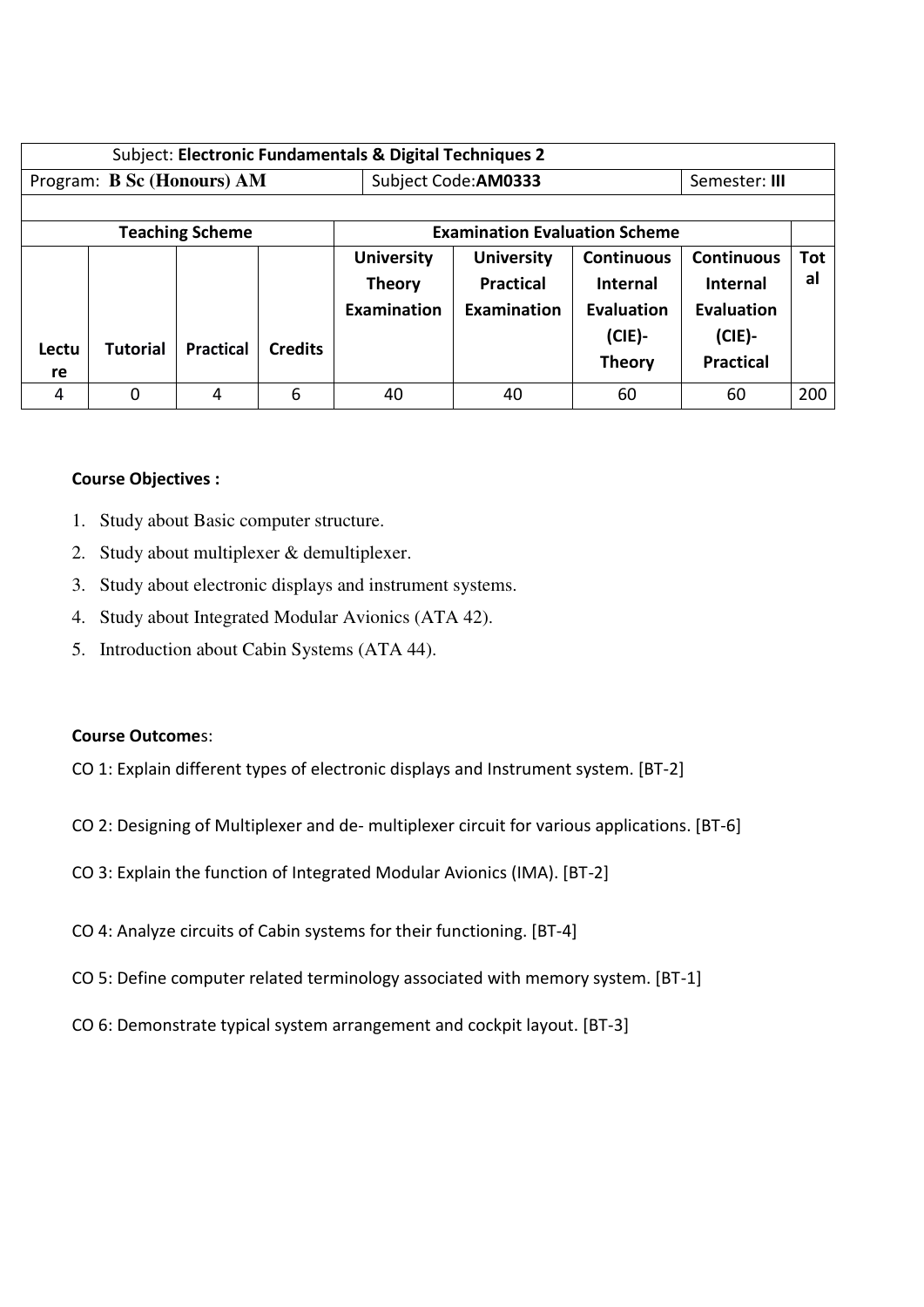| Unit 1 | <b>Basic Computer Structure</b>                                                                                                                       | 15   |
|--------|-------------------------------------------------------------------------------------------------------------------------------------------------------|------|
|        | (a) Computer terminology (including bit, byte, software, hardware, CPU, IC, and                                                                       | Hrs. |
|        | various memory devices such as RAM, ROM, PROM); Computer technology                                                                                   |      |
|        | (as applied in aircraft systems).                                                                                                                     |      |
|        | (b) Computer related terminology; Operation, layout and interface of the major                                                                        |      |
|        | components in a microcomputer including their associated bus systems;                                                                                 |      |
|        | Information contained in single and multi-address instruction words; Memory                                                                           |      |
|        | associated terms; Operation of typical memory devices; Operation, advantages                                                                          |      |
|        | and disadvantages of the various data storage systems.                                                                                                |      |
|        | <b>Multiplexing</b>                                                                                                                                   |      |
|        | Operation, application and identification in logic diagrams of multiplexers and                                                                       |      |
|        | demultiplexers.                                                                                                                                       |      |
| Unit 2 | Electronic Displays and Instrument Systems: Principles of operation of                                                                                | 15   |
|        | common types of displays used in modern aircraft, including Cathode Ray Tubes,                                                                        | Hrs. |
|        | Light Emitting Diodes and Liquid Crystal Display. Electronic<br>Flight                                                                                |      |
|        | Instrument Systems; Typical systems arrangements and cockpit layout of                                                                                |      |
|        | electronic instrument systems ECAM-Electronic Centralized Aircraft Monitoring;                                                                        |      |
|        | EFIS-Electronic Flight Instrument System; EICAS-Engine Indication and Crew                                                                            |      |
|        | Alerting System Instrument warning systems including master warning systems                                                                           |      |
|        | and centralized warning panels.                                                                                                                       |      |
|        | <b>Typical Electronic/Digital Aircraft Systems:</b>                                                                                                   |      |
|        | General arrangement of typical electronic/digital aircraft systems and associated                                                                     |      |
|        | BITE(Built in Test Equipment) testing such as: ACARS-ARINC Communication                                                                              |      |
|        | and Addressing and Reporting System; Integrated modular Avionics                                                                                      |      |
|        |                                                                                                                                                       |      |
| Unit 3 | <b>Integrated Modular Avionics (ATA 42)</b>                                                                                                           | 15   |
|        | Functions that may be typically integrated in the Integrated Modular Avionic                                                                          | Hrs. |
|        | (IMA) modules are, among others: Bleed Management, Air Pressure Control, Air                                                                          |      |
|        | Ventilation and Control, Avionics and Cockpit Ventilation Control, Temperature                                                                        |      |
|        | Control, Air Traffic Communication, Avionics Communication Router, Electrical                                                                         |      |
|        | Load Management, Circuit Breaker Monitoring, Electrical System BITE, Fuel                                                                             |      |
|        | Management, Braking Control, Steering Control, Landing Gear Extension and                                                                             |      |
|        | Retraction, Tyre Pressure Indication, Oleo Pressure Indication, Brake                                                                                 |      |
|        | Temperature Monitoring, etc.; Core System; Network Components.                                                                                        |      |
| Unit 4 | Cabin Systems (ATA 44):                                                                                                                               | 15   |
|        | The units and components which furnish a means of entertaining the passengers                                                                         | Hrs. |
|        | and providing communication within the aircraft (Cabin Intercommunication                                                                             |      |
|        | Data System) and between the aircraft cabin and ground stations (Cabin                                                                                |      |
|        | Network Service) - Includes voice, data, music and video transmissions; The                                                                           |      |
|        | Cabin Intercommunication Data System provides an interface between cockpit/                                                                           |      |
|        | cabin crew and cabin systems. These systems support data exchange of the                                                                              |      |
|        | different related LRU's and they are typically operated via Flight Attendant                                                                          |      |
|        | Panels. The Cabin Network Service typically consists on a server, typically                                                                           |      |
|        | interfacing with, among others, the following systems: Data/Radio                                                                                     |      |
|        | Communication; In-Flight Entertainment System; The Cabin Network Service may<br>host functions such as: Access to pre-departure/departure reports; E- |      |
|        | mail/intranet/Internet access; Passenger database; Cabin Core System; In-flight                                                                       |      |
|        | Entertainment System; External Communication System; Cabin Mass Memory                                                                                |      |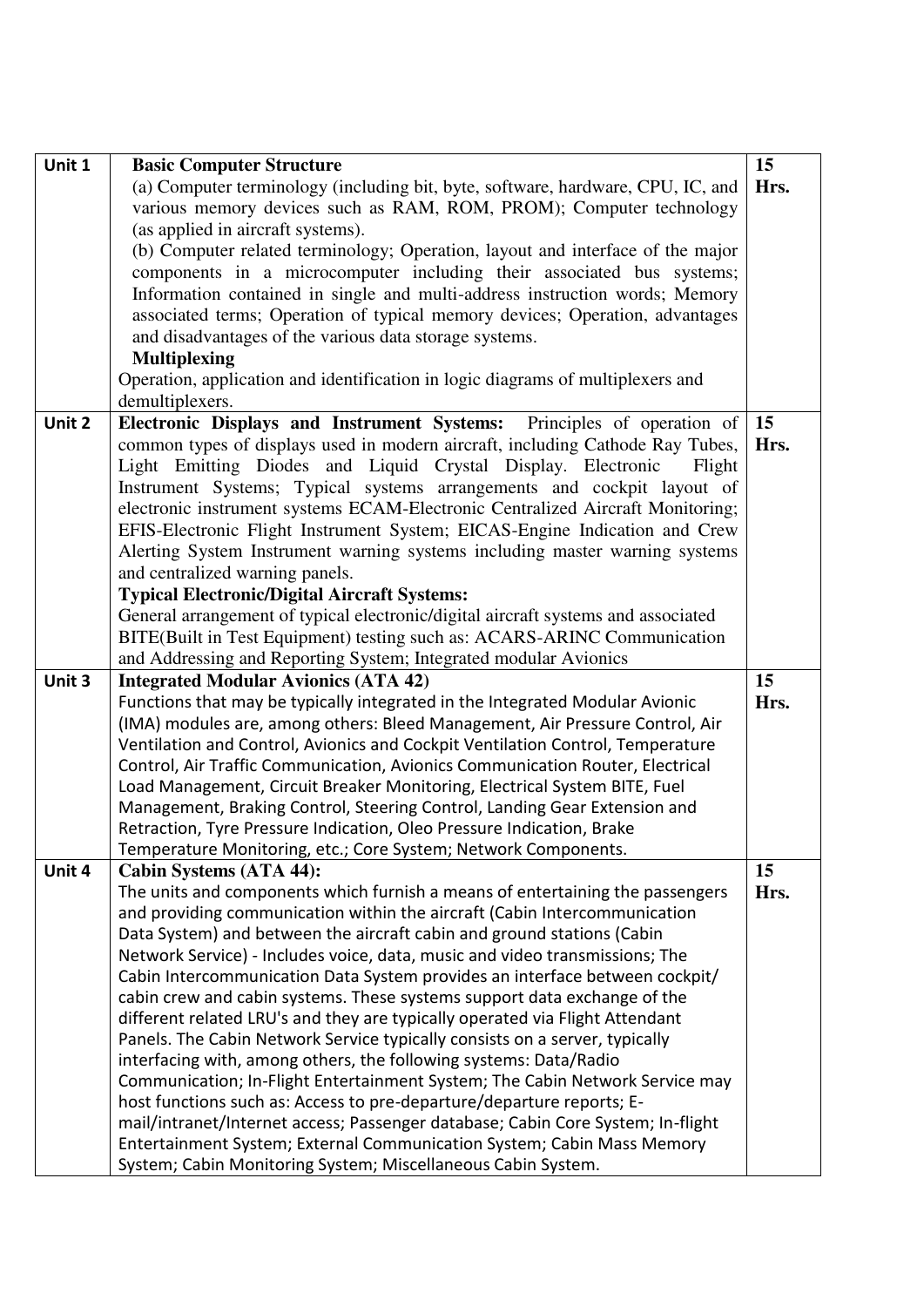### **Reference Books:**

Basic Electronics-Bemard Grob Digital Fundamentals by Malvino and Leech Principles of Electronics by V K Mehta

## **List of Practical : Electronics Fundamentals and Digital Techniques 2**

- 1. Familiarization with computer architecture and its components
- 2. Identification of components of Display systems
- 3. Operation check of Display system.
- 4. Familiarization with CRT and various components associated with EFIS
- 5. Identification of components in engine display systems
- 6. Bite / self-test of EFIS system.
- 7. BITE on different aircraft systems.
- 8. Familiarization with components of system associated with Integral modular avionics systems such Air Pressure Control, Air Ventilation and Control, Avionics and Cockpit Ventilation Control, Temperature Control, Air Traffic Communication.
- 9. Operation check of ventilation control system.
- 10. Operation check of IFE system.
- 11. Operation check of intercom system.
- 12. Operation check of cabin systems.
- 13. Inspection of IFE system, intercom system and other cabin systems.
- 14. Operation of temperature control system

Identify ECAM system components and carry out test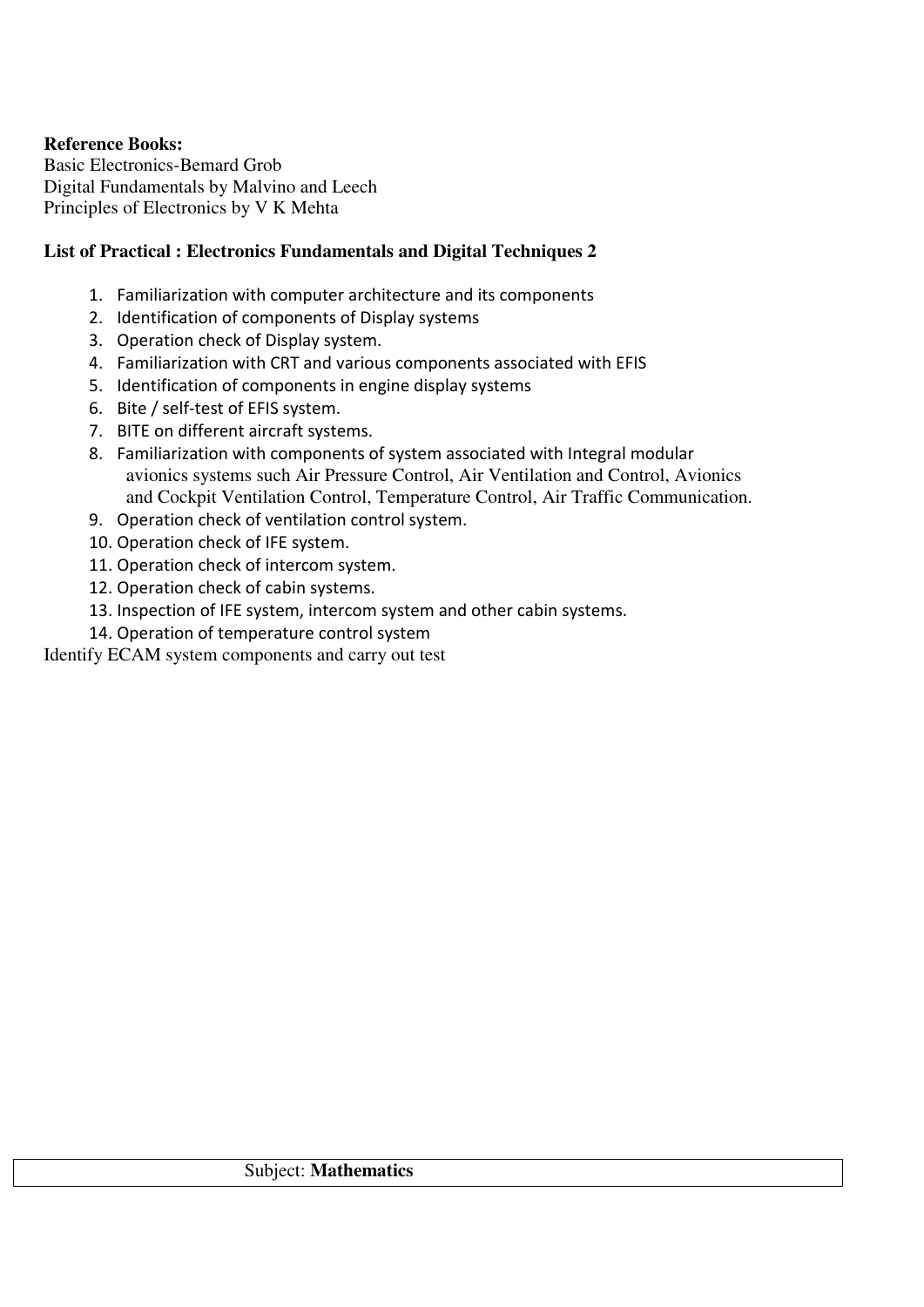| Program: <b>B Sc (Honours) AM</b>                              |  |                             |                | Subject Code: AM0334 | Semester: III      |                   |                   |              |  |
|----------------------------------------------------------------|--|-----------------------------|----------------|----------------------|--------------------|-------------------|-------------------|--------------|--|
|                                                                |  |                             |                |                      |                    |                   |                   |              |  |
| <b>Examination Evaluation Scheme</b><br><b>Teaching Scheme</b> |  |                             |                |                      |                    |                   |                   |              |  |
|                                                                |  |                             |                | <b>University</b>    | <b>University</b>  | <b>Continuous</b> | <b>Continuous</b> | <b>Total</b> |  |
|                                                                |  |                             |                | <b>Theory</b>        | <b>Practical</b>   | <b>Internal</b>   | <b>Internal</b>   |              |  |
|                                                                |  |                             |                | <b>Examination</b>   | <b>Examination</b> | <b>Evaluation</b> | <b>Evaluation</b> |              |  |
| Lect                                                           |  | <b>Tutorial   Practical</b> | <b>Credits</b> |                      |                    | $(CIE)$ -         | $(CIE)$ -         |              |  |
| ure                                                            |  |                             |                |                      |                    | <b>Theory</b>     | <b>Practical</b>  |              |  |
| 5                                                              |  | 00                          | 06             | 40                   | 00                 | 60                | 00                | 100          |  |

### **Course Objectives:**

- 1. Introduction about Linear Algebra.
- 2. Introduction about Trigonometry Functions.
- 3. Introduction about Multivariable Differential calculus
- 4. Introduction about Multivariable Integral calculus & Vector Calculus

### **Course Outcomes:**

CO: 1 Express or reduce a given matrix in row echelon form using the concept of elementary row operations. [BT-2]

CO: 2 Use the concept of row echelon form to find the rank of the matrix. [BT-3]

CO: 3 Apply Gauss elimination method to solve a consistent simultaneous linear equation wherever possible in both homogeneous and non-homogeneous case. [BT-3]

CO: 4 Apply Gauss-Jordan method to find the inverse of a square matrix. [BT-3]

CO: 5 Apply the concept of Eigen values and Eigen vectors of a square matrix in diagonalizing a square matrix wherever possible. [BT-3]

CO: 6 Use the concept of rank of the matrix in checking the consistency of a simultaneous linear equation. [BT-3]

### **Course Content ;**

| Unit 1 | <b>Linear Algebra:</b>                                         | <b>15 Hrs.</b> |
|--------|----------------------------------------------------------------|----------------|
|        | Elementary Row Transformation, Reduction of a Matrix to Row    |                |
|        | Echelon Form, Rank of a Matrix, Consistency of Linear          |                |
|        | Simultaneous Equations, Gauss Elimination Method, Gauss-Jordan |                |
|        | Method, Eigen Values and Eigen Vectors of a Matrix, Caley-     |                |
|        | Hamilton Theorem, Diagonalization of a Matrix,                 |                |
| Unit 2 | <b>Trigonometry Functions:</b>                                 | 15 Hrs.        |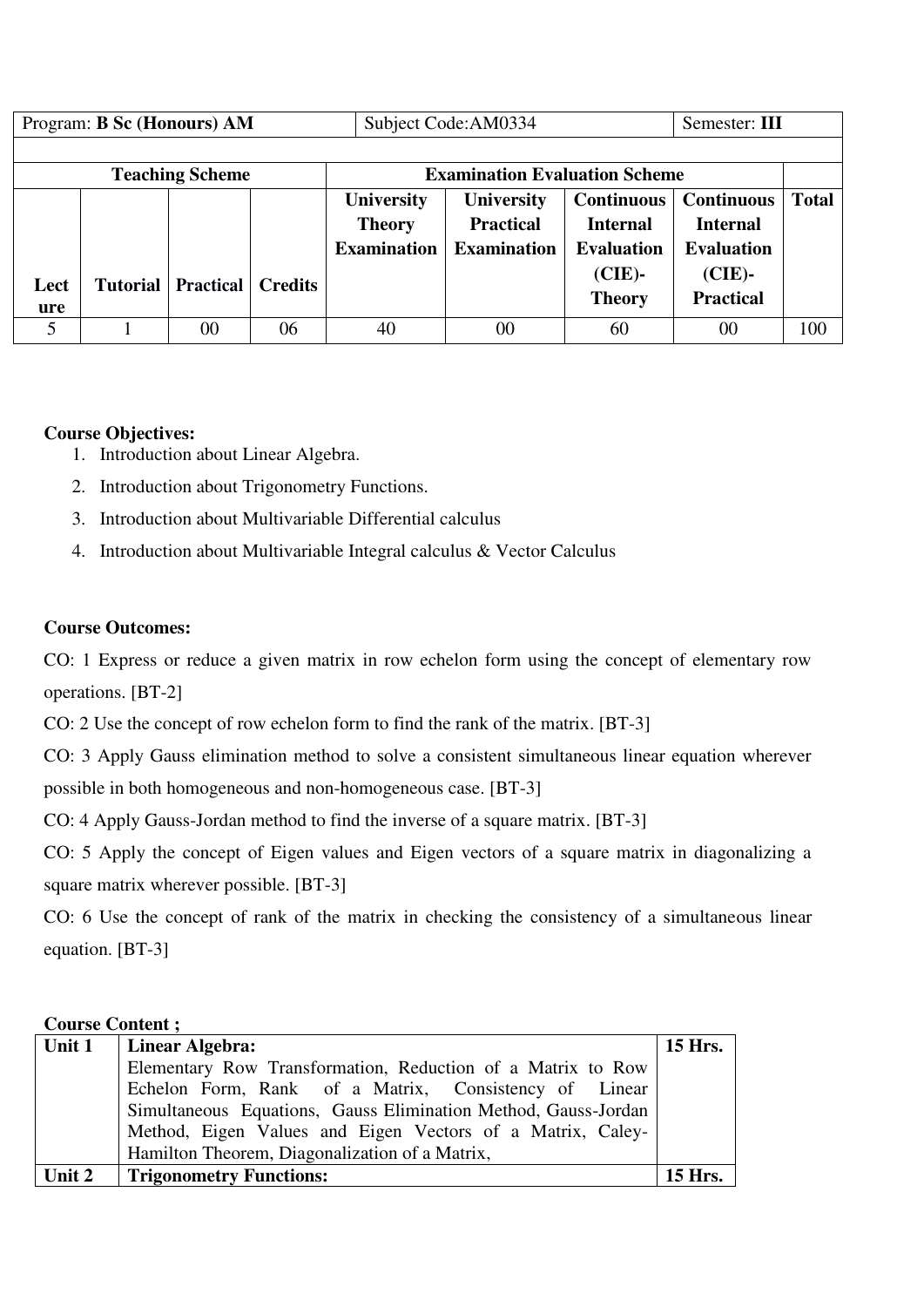|        | Elementary trigonometry, sine, cosine and tan functions, reciprocals  |  |  |  |  |  |  |
|--------|-----------------------------------------------------------------------|--|--|--|--|--|--|
|        | of trig                                                               |  |  |  |  |  |  |
|        | functions, angle values of trig functions, geometrical problems,      |  |  |  |  |  |  |
|        | trigonometric                                                         |  |  |  |  |  |  |
|        | inverse functions.                                                    |  |  |  |  |  |  |
| Unit 3 | <b>Multivariable Differential calculus</b>                            |  |  |  |  |  |  |
|        | Functions of 2 Variables, Limits and continuity, Partial              |  |  |  |  |  |  |
|        | differentiation, Euler's Theorem, Maxima and Minima of two            |  |  |  |  |  |  |
|        | variables, Method of Lagrange Multipliers, Taylor Series and          |  |  |  |  |  |  |
|        | Maclaurin Series of two variables, Jacobian.                          |  |  |  |  |  |  |
| Unit 4 | <b>Multivariable Integral calculus</b>                                |  |  |  |  |  |  |
|        | Multiple Integrals-Double integrals, Change of order, Applications to |  |  |  |  |  |  |
|        | areas, volumes, Triple Integral.                                      |  |  |  |  |  |  |
|        | <b>Vector Calculus</b>                                                |  |  |  |  |  |  |
|        | Gradient, Divergence, Curl, Evaluation of Line Integral, Green's      |  |  |  |  |  |  |
|        | Theorem in Plane (without proof), Stoke's Theorem (without proof),    |  |  |  |  |  |  |
|        | Gauss Divergence Theorem (without proof).                             |  |  |  |  |  |  |

### **References Books:**

Differential Calculus by Shanti Narain Integral Calculus by Shanti Narain Linear Algebra- Schaum Outline Series. Engineering Mathematics by B.S. Grewal